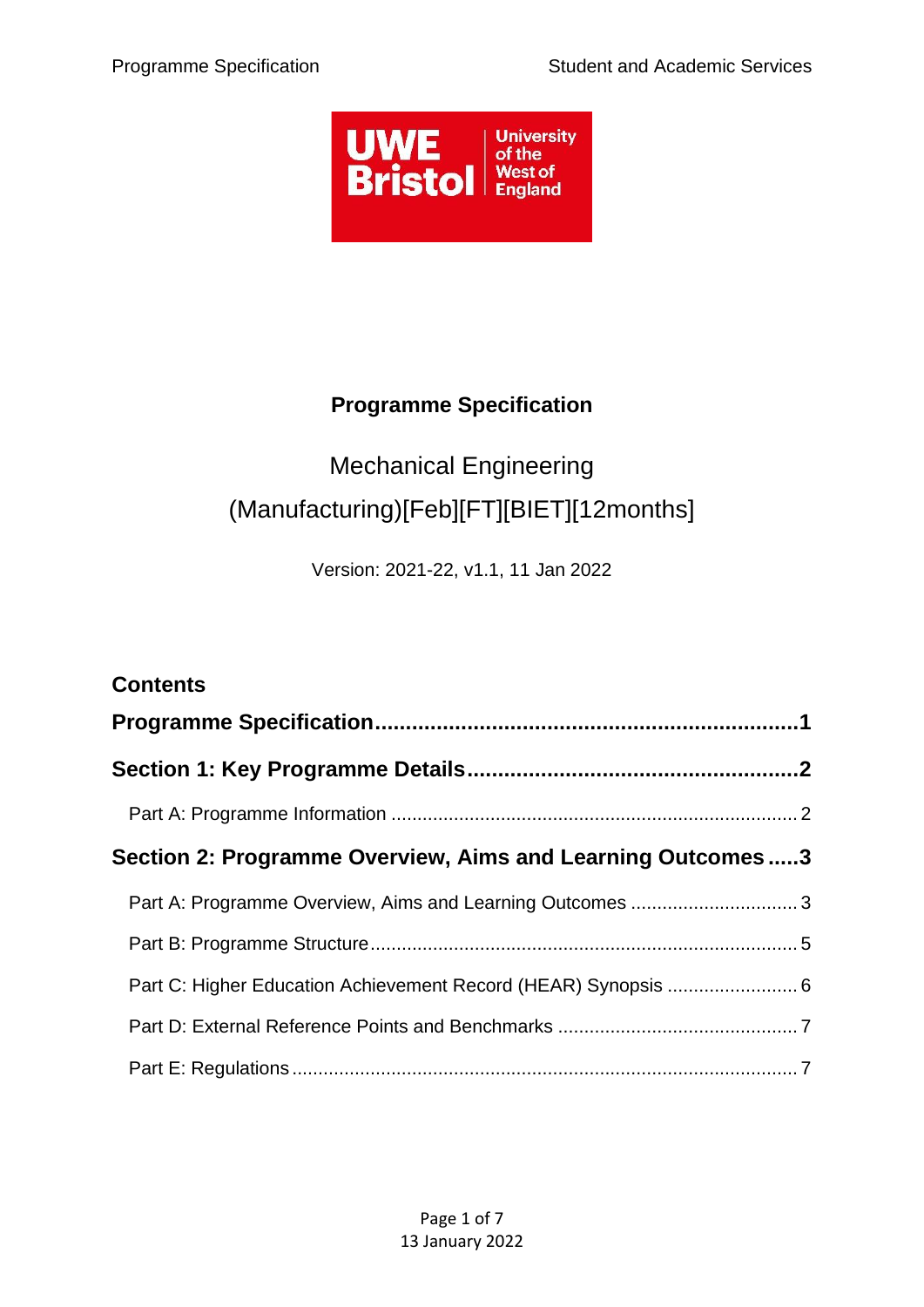# <span id="page-1-0"></span>**Section 1: Key Programme Details**

# <span id="page-1-1"></span>**Part A: Programme Information**

**Programme title:** Mechanical Engineering (Manufacturing)[Feb][FT][BIET][12months] **Highest award:** BEng (Hons) Mechanical Engineering (Manufacturing) **Interim award:** BEng Mechanical Engineering (Manufacturing) **Awarding institution:** UWE Bristol **Affiliated institutions:** British Institute of Engineering and Technology, Sri Lanka **Teaching institutions:** British Institute of Engineering and Technology, Sri Lanka **Study abroad:** No **Year abroad:** No **Sandwich year:** No **Credit recognition:** No **Department responsible for the programme:** FET Dept of Engineering Design & Mathematics, Faculty of Environment & Technology **Contributing departments:** Not applicable **Professional, statutory or regulatory bodies:** Not applicable **Apprenticeship:** Not applicable **Mode of delivery:** Full-time **Entry requirements:** For the current entry requirements see the UWE public website **For implementation from:** 01 February 2022 **Programme code:** H3X713-FEB-FT-BE-H3V7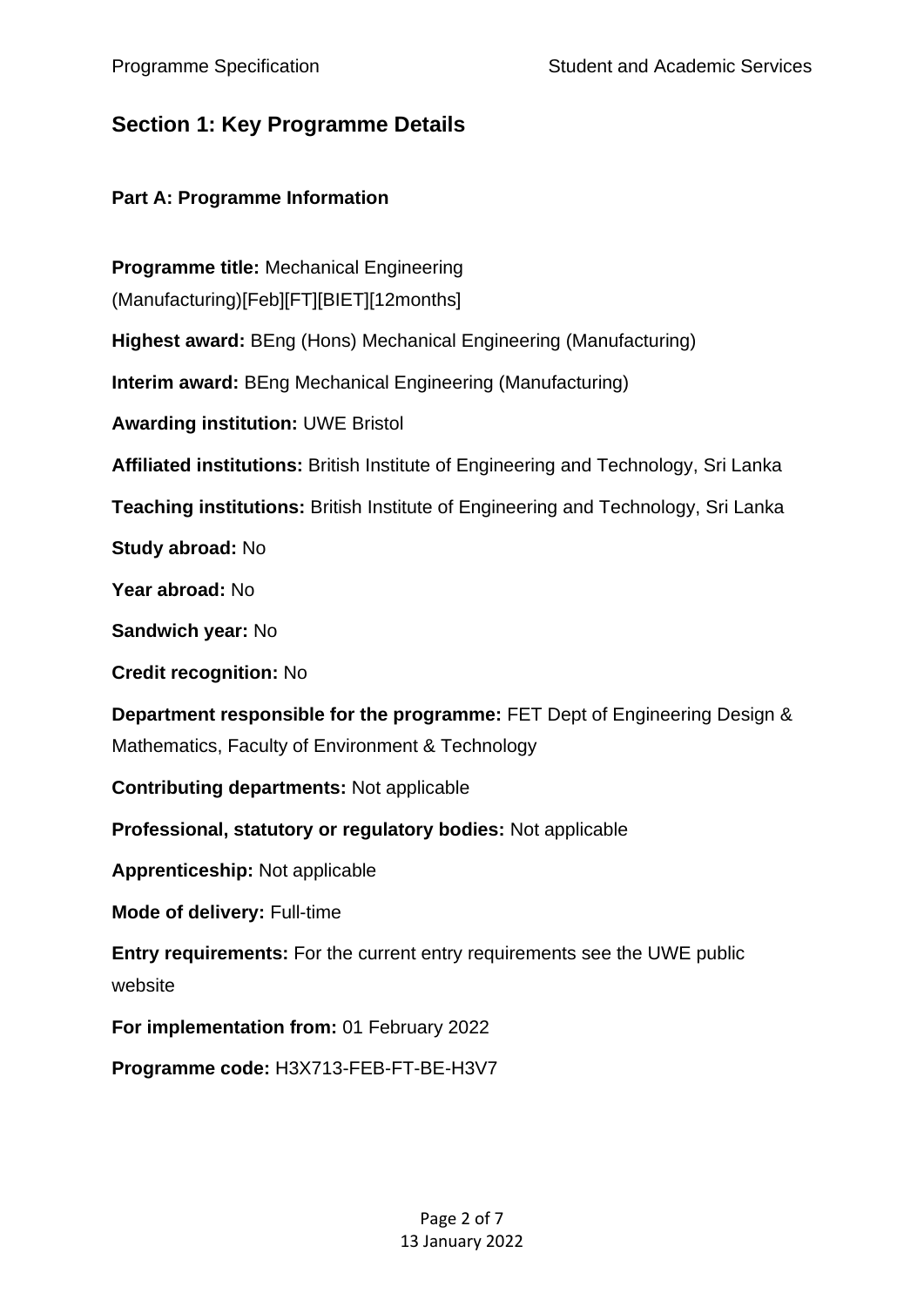# <span id="page-2-0"></span>**Section 2: Programme Overview, Aims and Learning Outcomes**

## <span id="page-2-1"></span>**Part A: Programme Overview, Aims and Learning Outcomes**

**Overview:** The Mechanical Engineering (Manufacturing) programme is a variant of the BEng Mechanical Engineering award accredited by the Institute of Mechanical Engineers. The programme has been developed to provide future graduates with the effective theoretical and practical knowledge of a range of engineering principles and presents an exciting course of study that will prepare graduate engineers with a specialism for the design of systems involving mechanical and electro-mechanical components.

Graduates from the programme will have the intellectual, creative and personal qualities necessary for undertaking a leadership role and a depth of knowledge that will enable the application of new and emerging technologies to the solution of manufacturing problems.

Topics have been chosen to reflect the changing needs of industry covering established and novel mechanical analysis concepts to the solution of engineering problems involving design, operations and manufacture. The programme aims to develop practical professional graduate engineers able to make considered judgements and decisions on complex engineering issues in which not all facts and consequences are accurately known.

The programme is delivered in a way that develops technically competent individuals who think and communicate effectively and who can conduct inquiry, solve problems, undertake critical analysis and deliver effective mechanical and manufacturing system solutions in a constantly changing business context. It provides a solid foundation for lifelong learning, emphasising the development of knowledge, skills and professional values essential to the practice of systems development.

A wide range of expertise in mechanical engineering is developed that is relevant to

## Page 3 of 7 13 January 2022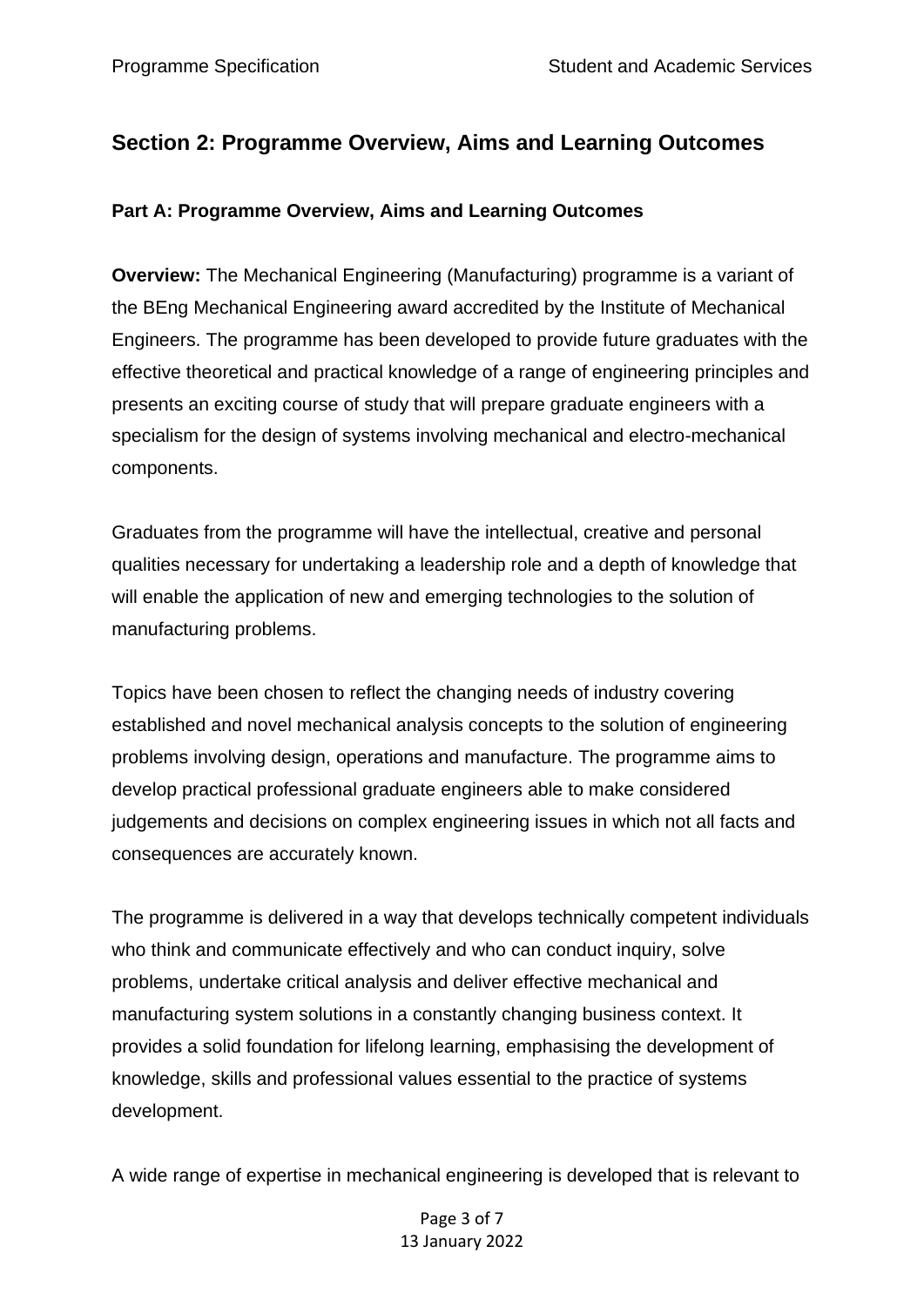advanced manufacturing and the design of mechatronic systems. The programme covers a broad range of disciplines such as stress analysis, dynamics, electromechanical systems, control, materials and structures, reliability and Asset management, and manufacturing technology.

**Educational Aims:** The programme is designed to provide a rich combination of engineering analysis, skill in designing mechatronic engineering systems and creativity to meet the demands of the high tech manufacturing and automation for engineering practitioners.

The educational aims of the programme are to ensure that graduates:

have a sound knowledge and understanding of scientific and engineering principles to be used in their chosen engineering discipline.

demonstrate a capacity for innovative and creative design to further develop and improve existing systems and to generate new systems which meet required specifications;

have a broad knowledge and understanding of engineering theory, practices and applications and be able to use advanced techniques of analysis, synthesis and implementation in the field of mechatronics;

have developed the ability, interest and motivation to conduct research, independent study and keep abreast of future changes in technology and engineering practices;

be able to communicate clearly, concisely and persuasively

## **Programme Learning Outcomes:**

On successful completion of this programme graduates will achieve the following learning outcomes.

# **Programme Learning Outcomes**

Page 4 of 7 13 January 2022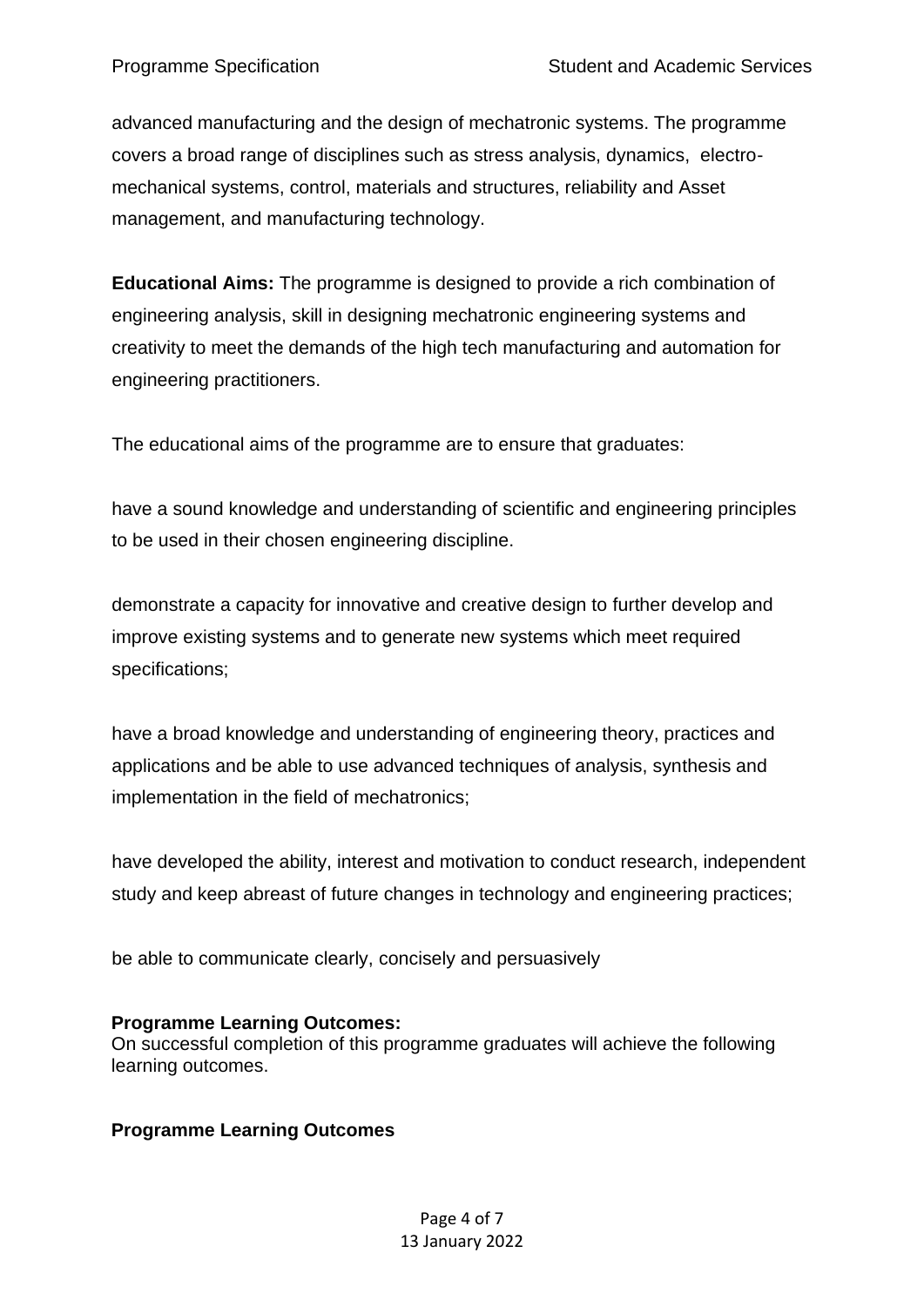- PO1. Apply scientific and mathematical principles necessary to underpin engineering and analytical tools in the analysis and solution of problems that arise in a mechanical and manufacturing engineering context.
- PO2. Create and verify engineering solutions to problems involving complexity and uncertainty.
- PO3. Show understanding and demonstrate applicability of a range of modelling and simulation for mechanical components and manufacturing processes and their fundamental limitations.
- PO4. Select and apply appropriate computer-based methods relating to the design, manufacture and control of mechanical and electro-mechanical components and systems.
- PO5. Apply experimental methods in the laboratory relating to engineering design, manufacture and test using relevant measurement equipment.
- PO6. Work effectively within the commercial, ethical, economic and legal context of engineering processes, including sustainable development, risk management, health and safety and environmental legislation.
- PO7. Understand and apply appropriate codes of practice and industry standards including an awareness of quality issues.
- PO8. Ability to be able to critically review available literature relevant to the subject discipline and demonstrate independent thinking in the design and development of solutions to real -world problems.

## <span id="page-4-0"></span>**Part B: Programme Structure**

#### **Year 1**

The entry point of this programme is at Level 5.2, 120 AL credits awarded at Level 4 and 60 credits awarded at Level 5.1 to students with suitable prior qualifications.

Students may also study the programme over a longer period part time. The duration is usually four terms (16 months).

#### **Year 1 Compulsory Modules Level 5**

The student must take 60 credits from the modules in Compulsory Modules Level 5.

| <b>Module Code</b> | <b>Module Title</b>                             | <b>Credit</b> |
|--------------------|-------------------------------------------------|---------------|
| UFMF88-30-2        | Design and Electromechanical Systems<br>2021-22 | 30            |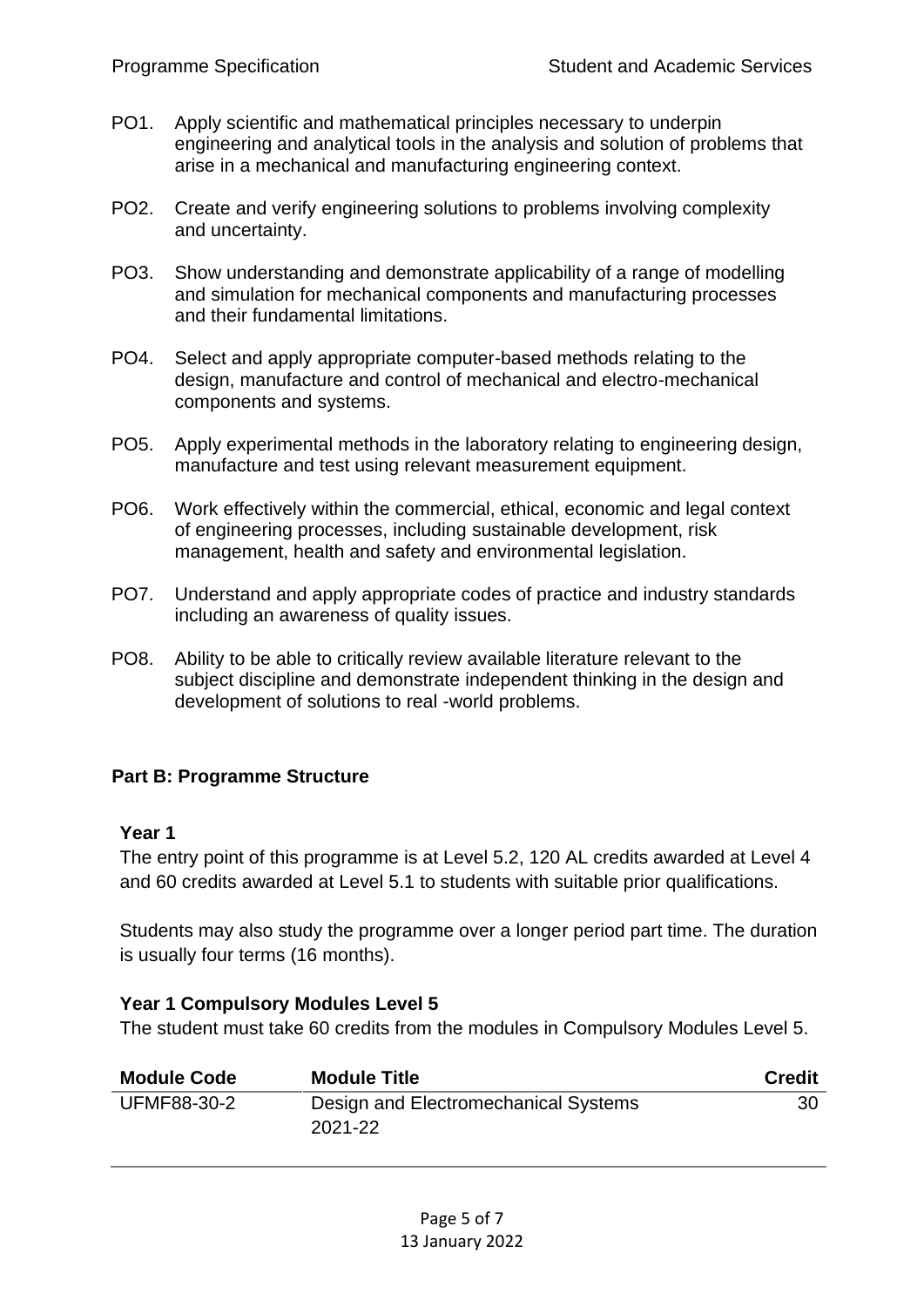| <b>UFMFL8-15-2</b> | Dynamics 2021-22        |  |
|--------------------|-------------------------|--|
| UFMFQA-15-2        | Stress Analysis 2021-22 |  |

# **Year 1 Compulsory Modules Level 6**

The student must take 120 credits from the modules in Compulsory Modules Level 6.

| <b>Module Code</b> | <b>Module Title</b>                                                 | <b>Credit</b> |
|--------------------|---------------------------------------------------------------------|---------------|
| UFMFYJ-15-3        | <b>Control Engineering 2021-22</b>                                  | 15            |
| <b>UFMFX8-30-3</b> | Individual Project BEng 2021-22                                     | 30            |
| UFMFDY-30-3        | Lean Manufacturing Technology 2021-22                               | 30            |
| <b>UFMF7K-15-3</b> | <b>Materials and Structures for Special</b><br>Applications 2021-22 | 15            |
| <b>UFMFP9-15-3</b> | Mechanics of Materials 2021-22                                      | 15            |
| UFMFPB-15-3        | <b>Reliability Engineering and Asset</b><br>Management 2021-22      | 15            |

# <span id="page-5-0"></span>**Part C: Higher Education Achievement Record (HEAR) Synopsis**

Graduates of this programme will be equipped with a broad understanding of mechanical analysis and design, combined with knowledge of engineering practice, information technology, project management and manufacturing. The programme produces graduates with a broad-based 'systems' approach to engineering problem solving.

Graduates from this programme will be equipped to work in multi-disciplinary teams, able to critically appraise existing ideas and practice and produce creative solutions to engineering problems.